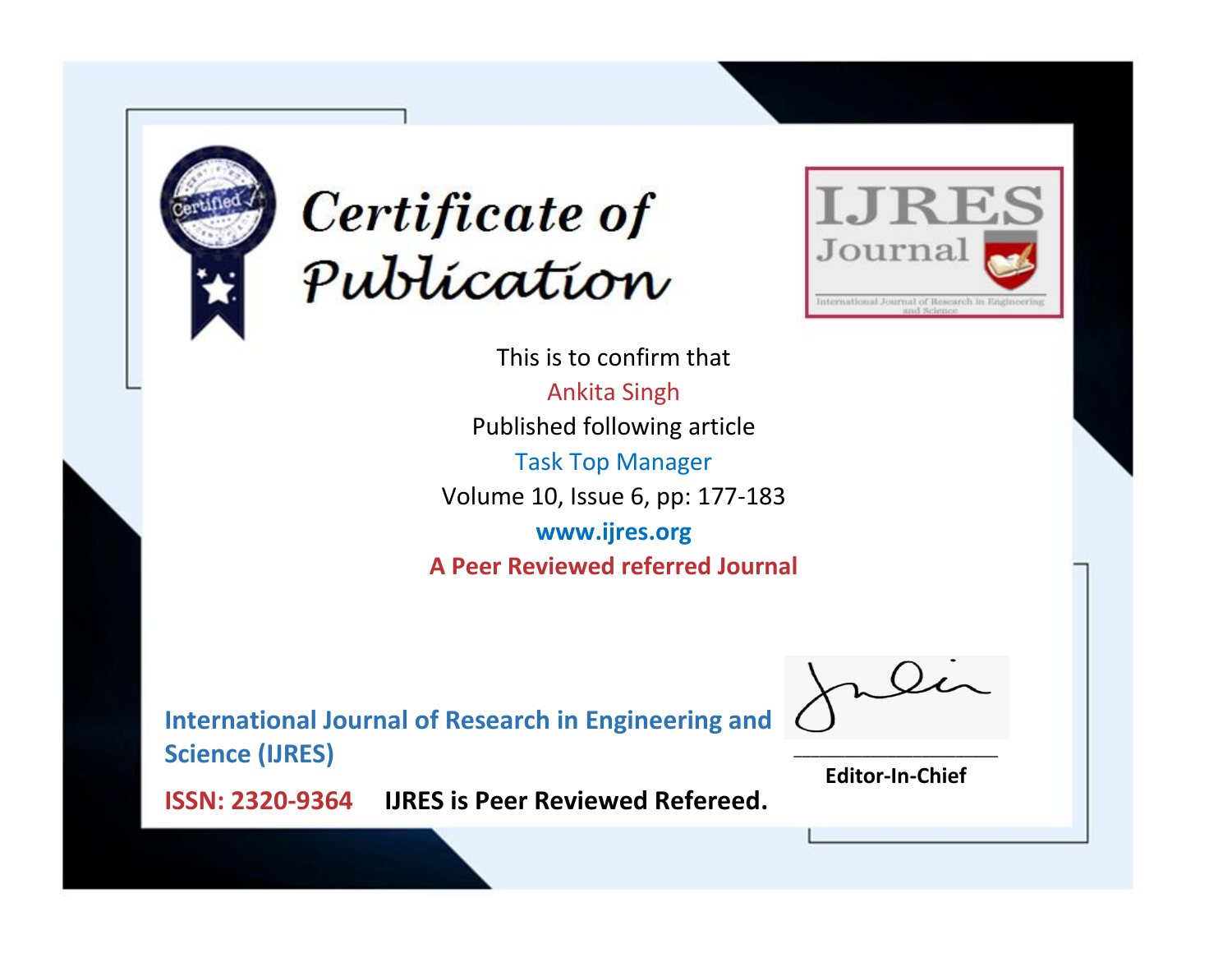



This is to confirm that Piyush Dubey Published following article Task Top Manager Volume 10, Issue 6, pp: 177-183 **www.ijres.org A Peer Reviewed referred Journal**

**International Journal of Research in Engineering and Science (IJRES)**

\_\_\_\_\_\_\_\_\_\_\_\_\_\_\_\_\_\_\_\_\_\_\_\_ **Editor-In-Chief**

**Journal.**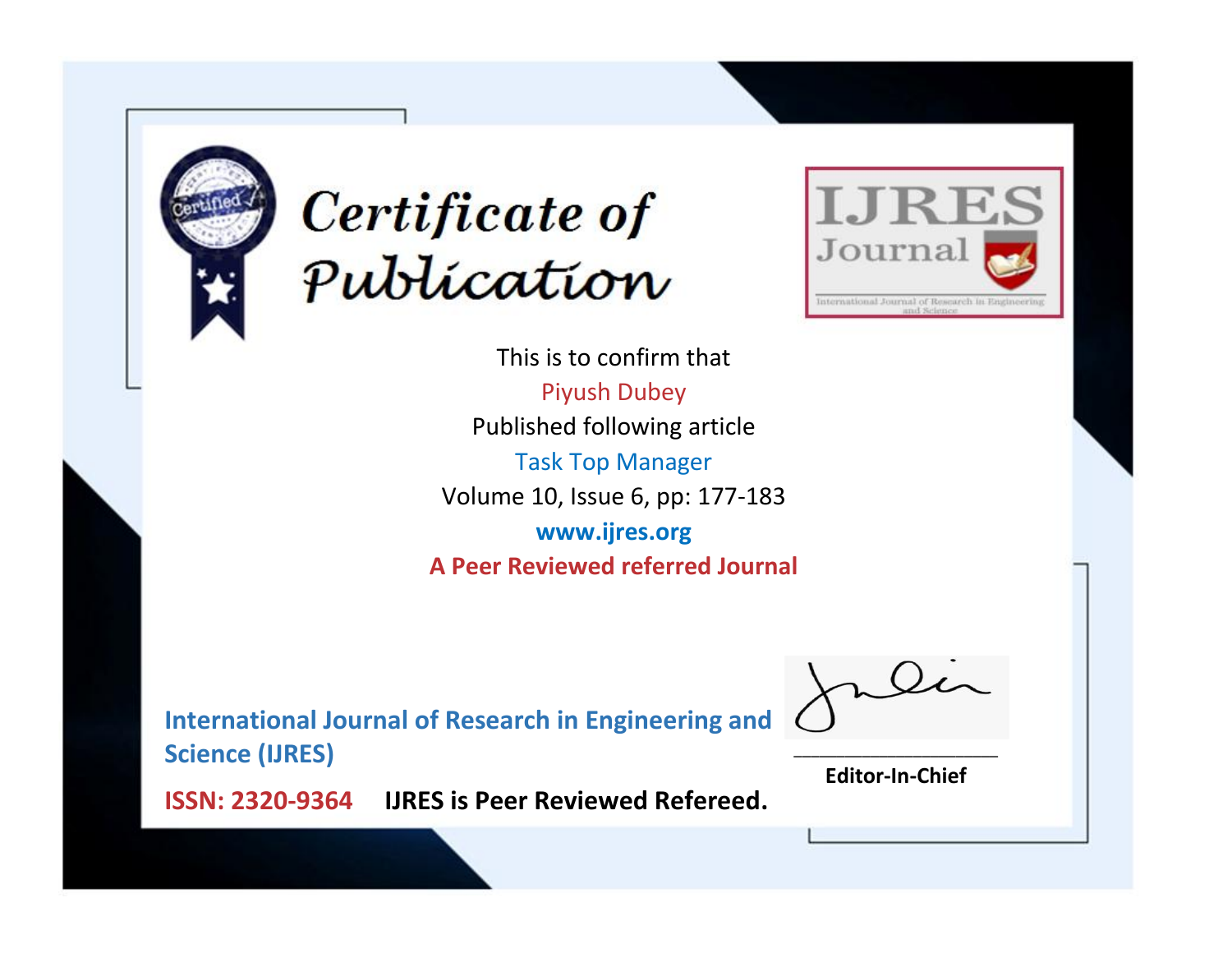



This is to confirm that Tanmay Ghorai Published following article Task Top Manager Volume 10, Issue 6, pp: 177-183 **www.ijres.org A Peer Reviewed referred Journal**

**International Journal of Research in Engineering and Science (IJRES)**

\_\_\_\_\_\_\_\_\_\_\_\_\_\_\_\_\_\_\_\_\_\_\_\_ **Editor-In-Chief**

**Journal.**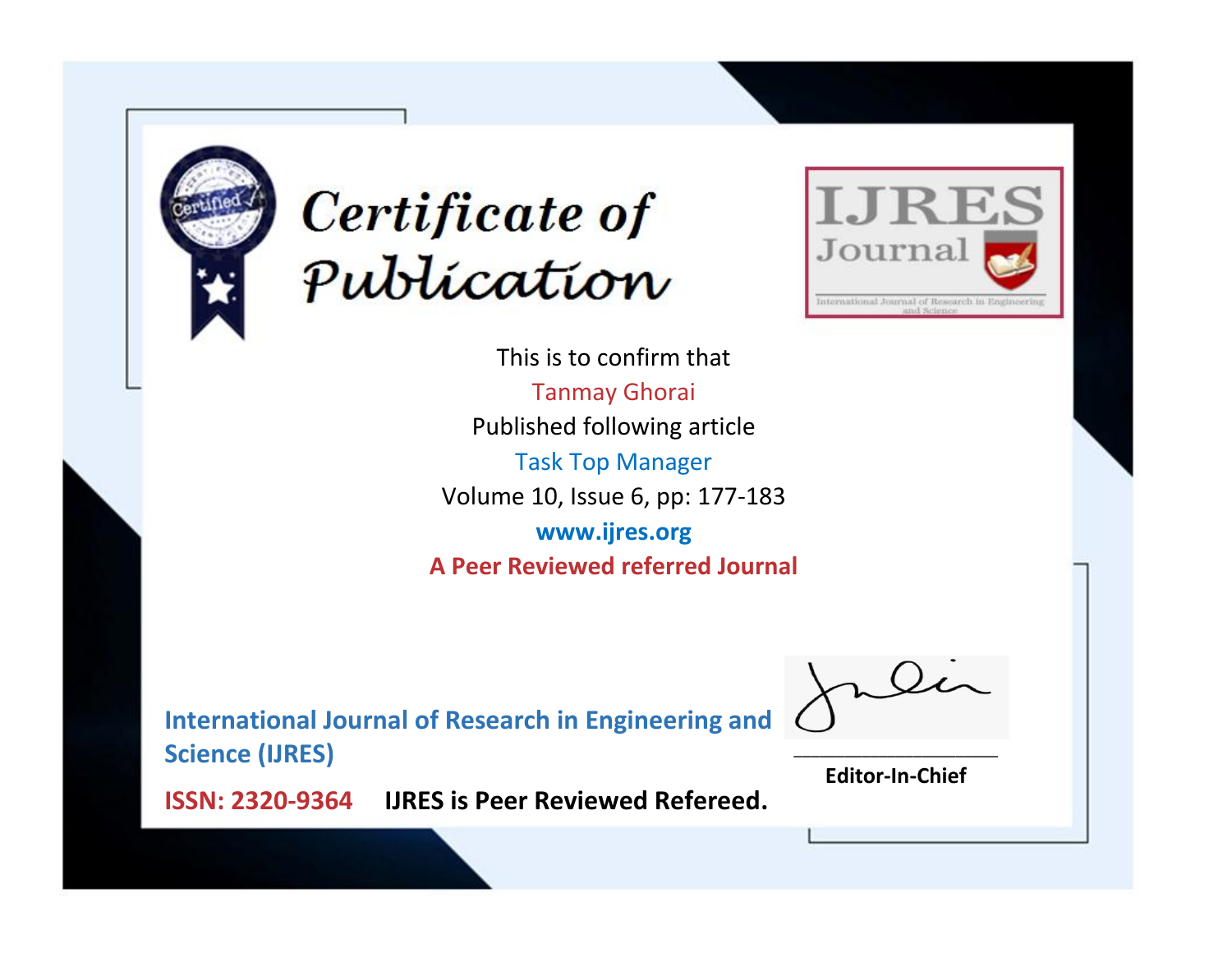



This is to confirm that Rohit Vishwakarma Published following article Task Top Manager Volume 10, Issue 6, pp: 177-183 **www.ijres.org A Peer Reviewed referred Journal**

**International Journal of Research in Engineering and Science (IJRES)**

\_\_\_\_\_\_\_\_\_\_\_\_\_\_\_\_\_\_\_\_\_\_\_\_ **Editor-In-Chief**

**Journal.**